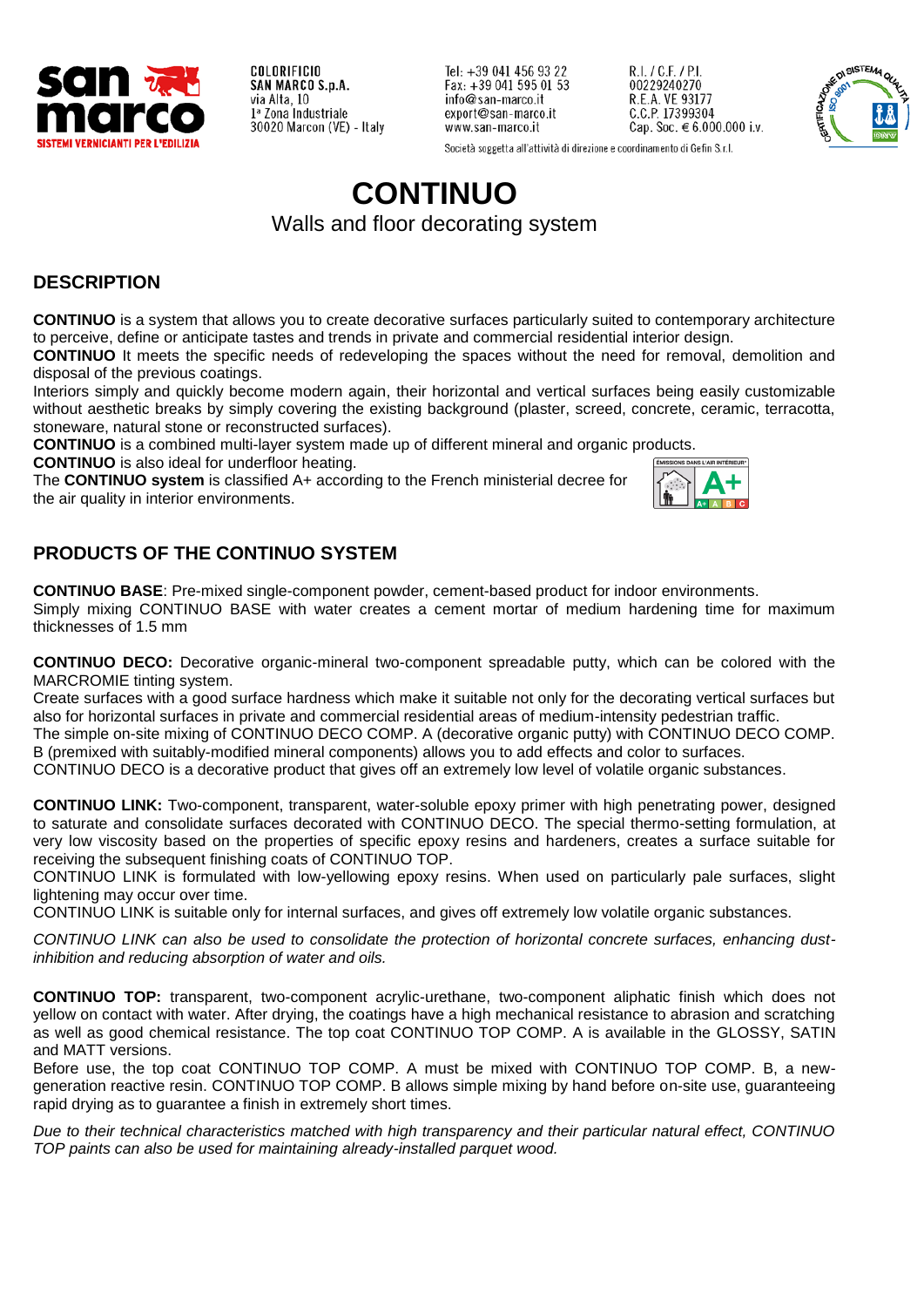

Tel: +39 041 456 93 22 Fax: +39 041 595 01 53 info@san-marco.it export@san-marco.it www.san-marco.it

R.I. / C.F. / P.I. 00229240270 R.E.A. VE 93177<br>C.C.P. 17399304 Cap. Soc. € 6.000.000 i.v.



Società soggetta all'attività di direzione e coordinamento di Gefin S.r.l.

## **USE RECOMMENDATIONS**

The CONTINUO system can be applied onto:

- Screed (traditional cement/concretes, radiant, floating, etc.).
- Surfaces tiled with ceramic, porcelain, mosaic.
- Surfaces with existing epoxy or polyurethane coatings.
- Surfaces in natural and reconstructed stone.
- Various mineral conglomerates, provided they be absorbent.
- New and old plasters with aqueous binders.
- Decorative organic or mineral coatings.
- Surfaces in plaster, and plasterboard

**Do not apply on freshly-painted surfaces, allow adequate curing time, typically four weeks. Do not apply onto rising damp or damp surfaces in general**.

#### **UNSUITABLE SURFACES**

CONTINUO TOP cannot be applied onto horizontal and vertical surfaces that do not guarantee adhesion and dimensional stability.

- Linoleum.
- Pre-finished wood.
- Surfaces in painted and non-painted metal.
- Surfaces in glass or glass-block.
- Damp surfaces or where there is rising damp.
- Do not apply on bathroom items or on other surfaces where water stagnation can occur.

## **TECHNICAL FEATURES**

#### **CONTINUO BASE**

- Binder type: concrete and synthetic resins.
- Specific weight of the ready-to-use mortar: approx. 1.6 kg/l
- Appearance: white powder.
- Max. dim. of aggregates: 0.75 mm
- Pot-life: 60 minutes at 20 °C.

#### **CONTINUO DECO COMP. A**

- Binder type: acrylic copolymer in aqueous emulsion.
- Solvent: water.
- Density UNI EN ISO 2811-1: 1.77 ± 0.05 kg/l.
- Mix pot-life (A+B): 60 minutes approx. at 20 °C.

#### **CONTINUO DECO COMP. B**

- Binder type: cement and aggregates.
- Appearance: white powder.

#### **CONTINUO LINK**

- Binder type: Specific epoxy and hardener.
- Solvent: water.
- Density of the compound (A+B) UNI EN ISO 2811-1:  $1.07 \pm 0.02$  kg/l.
- Mix pot-life (A+B): 60 minutes approx. at 20 °C.

## **CONTINUO TOP**

- Binder type: dispersion of modified aliphatic polyurethane.
- Solvent: water.
- Density of the compound (A+B) UNI EN ISO 2811-1:  $1.05 \pm 0.02$  kg/l.
- Mix pot-life (A+B): 60 minutes approx. at 20 °C.
- Drying (at 25 °C and 65% relative humidity): to touch in 30 min.; next coat after 4 hours.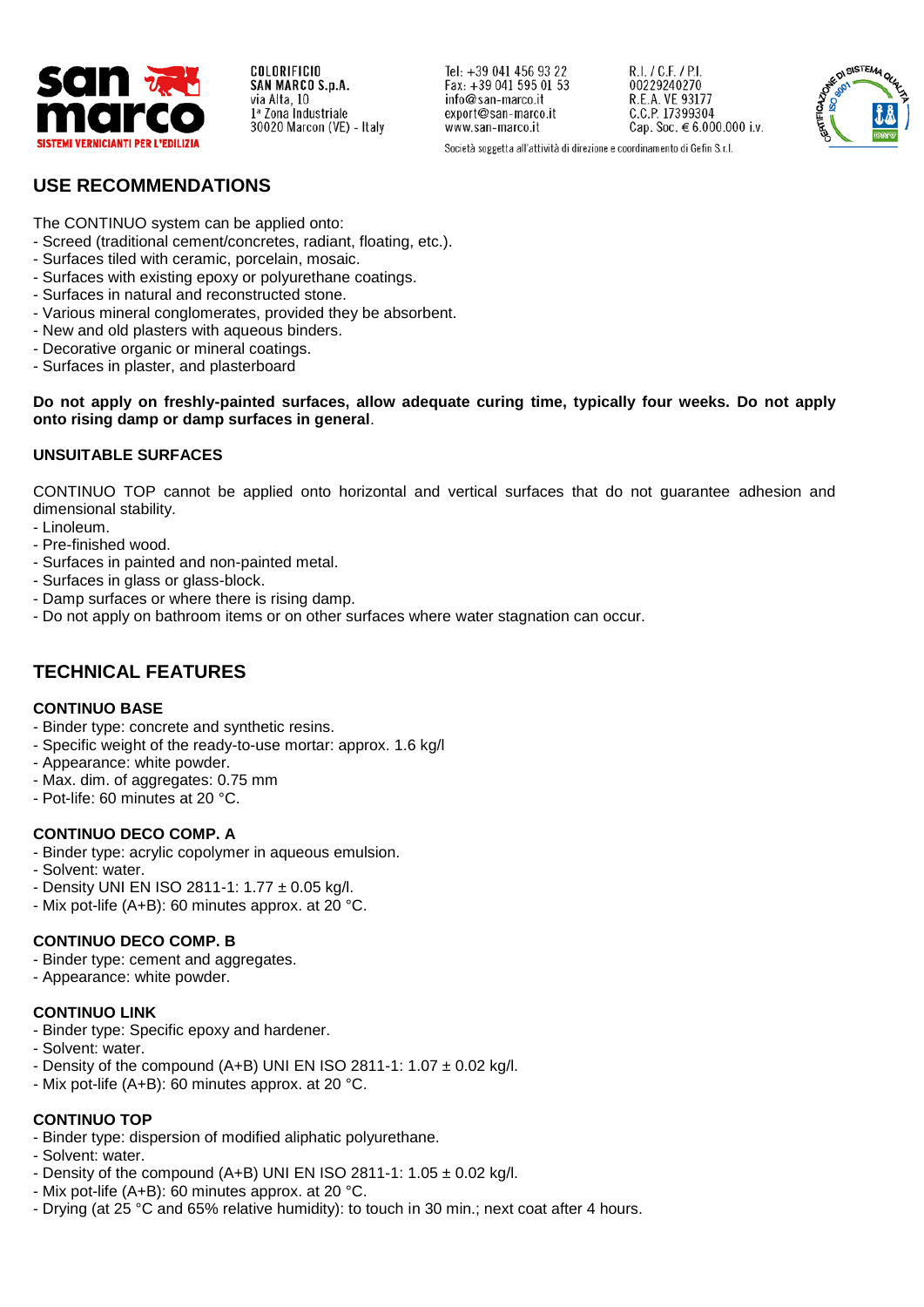

Tel: +39 041 456 93 22 Fax: +39 041 595 01 53 info@san-marco.it export@san-marco.it www.san-marco.it

R.I. / C.F. / P.I. 00229240270 R.E.A. VE 93177<br>C.C.P. 17399304 Cap. Soc.  $€ 6.000.000$  i.v.



Società soggetta all'attività di direzione e coordinamento di Gefin S.r.l.

- Gloss UNI EN ISO 2813: >85, reading angle of 60° **CONTINUO TOP GLOSSY**
- Gloss UNI EN ISO 2813: 20 ± 2, reading angle of 60° **CONTINUO TOP SATIN**
- Gloss UNI EN ISO 2813: 10 ± 2, reading angle of 85° **CONTINUO TOP MATT**

**The sheens of the paints measured in a real application environment such as the CONTINUO system are different from those measured in accordance with UNI EN ISO 2813 and can still undergo small variations depending on the CONTINUO DECO effect.** 

- Gloss: 20 ± 2 reading angle of 60° **CONTINUO TOP GLOSSY**
- Gloss: 6±1 reading angle of 60° **CONTINUO TOP SATIN**
- Gloss: 3±1 reading angle of 85° **CONTINUO TOP MATT**

## **ENVIRONMENTAL CONDITIONS FOR APPLICATION**

When applying, the material must be protected from the cold and from big heat changes during the entire application process. Do not apply when the temperature of the air, the support or product is below +10 °C or above +35 °C, when under direct sunlight, or on heated surfaces (even if already in the shade).

To apply the **CONTINUO system**, the ambient and background conditions are:

- Ambient temperature: Min. +10 °C / Max. + 35 °C.
- Ambient relative humidity: <75%.
- Temperature of the background surface: Min.  $+10 \degree C$  / Max.  $+30 \degree C$ .
- Humidity of the background surface: <4%

Application in conditions different from those described above may cause defects of the chemical-physical properties and of the aesthetic result of the **CONTINUO system.**

We recommend protecting protruding corners/edges, steps/risers with dedicated edge protectors. Make sure you have placed the required amount of material especially on the corners, protruding edges, steps and risers.

## **RECOMMENDATIONS**

If the products are stored at a temperature close to  $+5$  °C, we recommend, before use, that the products be stored in a place at an appropriate temperature to use the product at not lower than  $+8$  to  $+10$  °C.

Low temperatures lengthen or inhibit hardening/setting and drying of the products.

It is good rule to always use materials made by the same manufacturer.

When it proves necessary to use a new batch of **CONTINUO DECO** avoid applying adjoining zones with clear cut lines, but fade and blend. To fade/blend, use any natural changes of continuity of the surface, joins etc.

### **APPLICATION RECOMMENDATIONS**

Before applying **CONTINUO**, it is crucial to carefully prepare the surface to be treated. The preparation must create the optimal conditions for giving the resin system a suitable technical performance and result.

The choice of the preparation system must consider:

- type of background surface;
- condition of the background, assessing any deterioration and the degree of contamination;
- on-site climatic conditions.

## **APPLICATION PROCEDURES**

**For product preparation and operating procedures, please refer to the MANUALE DI POSA** (application manual) **of the CONTINUO system**

**NOTE:** To apply CONTINUO BASE, use a reinforcing fiberglass mesh with anti-alkali treatment having a nominal weight of 80-90  $\pm$  5% g/m<sup>2</sup>.